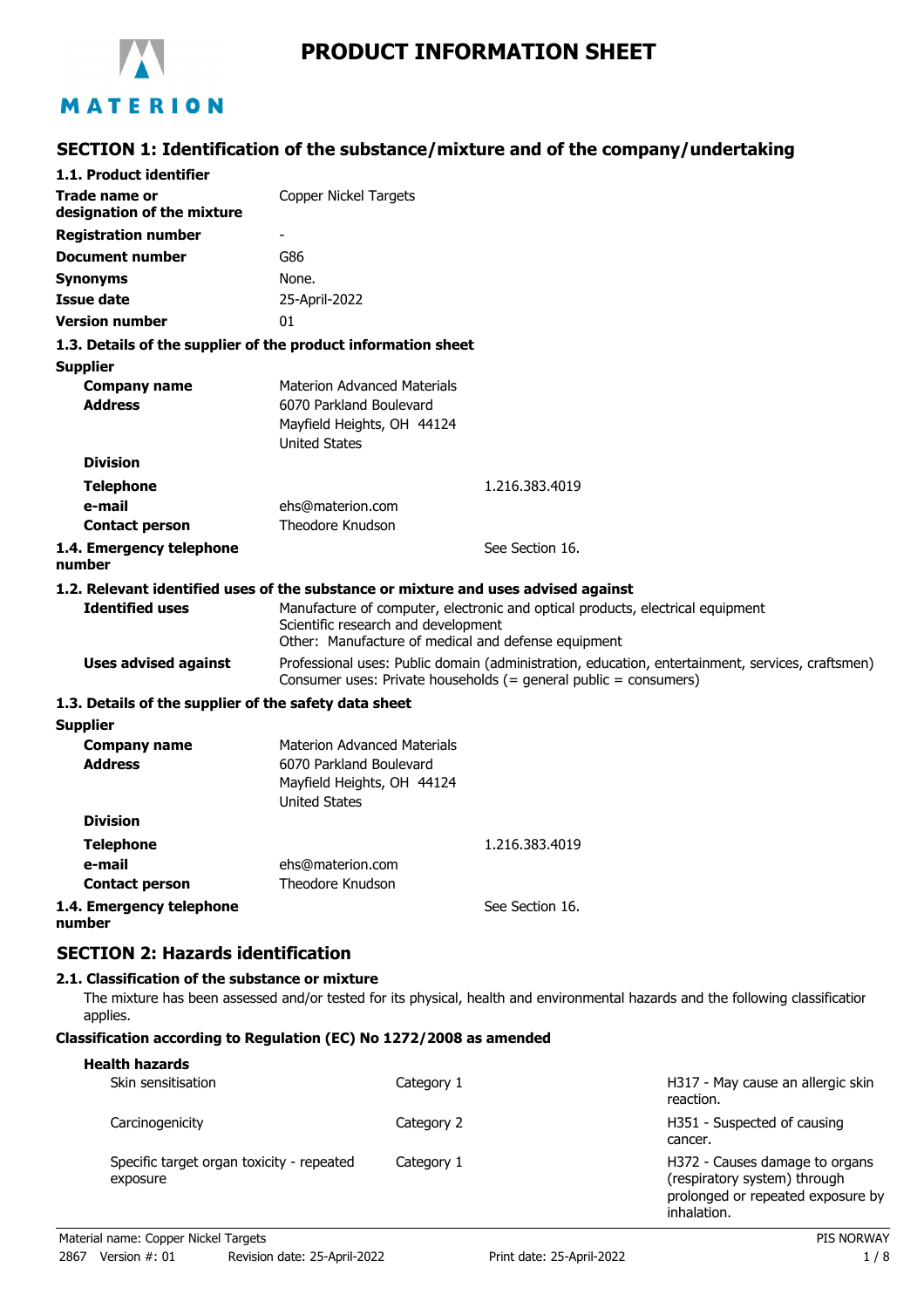| <b>Hazard summary</b>           | May cause damage to organs through prolonged or repeated exposure. Suspected of causi<br>cancer. May cause an allergic skin reaction. May cause irritation to the respiratory system.<br>Prolonged exposure may cause chronic effects. |
|---------------------------------|----------------------------------------------------------------------------------------------------------------------------------------------------------------------------------------------------------------------------------------|
| 2.2. Label elements             |                                                                                                                                                                                                                                        |
|                                 | Label according to Regulation (EC) No. 1272/2008 as amended                                                                                                                                                                            |
| <b>Contains:</b>                | copper, Nickel                                                                                                                                                                                                                         |
| <b>Hazard pictograms</b>        |                                                                                                                                                                                                                                        |
| <b>Signal word</b>              | Danger                                                                                                                                                                                                                                 |
| <b>Hazard statements</b>        |                                                                                                                                                                                                                                        |
| H317                            | May cause an allergic skin reaction.                                                                                                                                                                                                   |
| H335                            | May cause respiratory irritation.                                                                                                                                                                                                      |
| H351                            | Suspected of causing cancer.                                                                                                                                                                                                           |
| H372                            | Causes damage to organs (respiratory system) through prolonged or repeated exposure by<br>inhalation.                                                                                                                                  |
| <b>Precautionary statements</b> |                                                                                                                                                                                                                                        |
| <b>Prevention</b>               |                                                                                                                                                                                                                                        |
| P201                            | Obtain special instructions before use.                                                                                                                                                                                                |
| P202                            | Do not handle until all safety precautions have been read and understood.                                                                                                                                                              |
| P <sub>260</sub>                | Do not breathe dust/fume/gas/mist/vapours/spray.                                                                                                                                                                                       |
| P271                            | Use only outdoors or in a well-ventilated area.                                                                                                                                                                                        |
| P272                            | Contaminated work clothing should not be allowed out of the workplace.                                                                                                                                                                 |
| P280                            | Wear protective gloves/protective clothing/eye protection/face protection.                                                                                                                                                             |
| P285                            | In case of inadequate ventilation wear respiratory protection.                                                                                                                                                                         |
| <b>Response</b>                 |                                                                                                                                                                                                                                        |
| P312                            | Call a POISON CENTRE/doctor if you feel unwell.                                                                                                                                                                                        |
| $P333 + P313$                   | If skin irritation or rash occurs: Get medical advice/attention.                                                                                                                                                                       |
| $P362 + P364$                   | Take off contaminated clothing and wash it before reuse.                                                                                                                                                                               |
| P363                            | Wash contaminated clothing before reuse.                                                                                                                                                                                               |
| <b>Storage</b>                  |                                                                                                                                                                                                                                        |
| $P403 + P233$<br>P405           | Store in a well-ventilated place. Keep container tightly closed.<br>Store locked up.                                                                                                                                                   |
| <b>Disposal</b>                 |                                                                                                                                                                                                                                        |
| DE01                            | Dispose of contents/container in accordance with local/regional/national/international regul                                                                                                                                           |

P501 Dispose of contents/container in accordance with local/regional/national/international regulations. **Supplemental label information** For further information, please contact the Product Stewardship Department at +1.800.862.4118. **2.3. Other hazards** None known.

### **SECTION 3: Composition/information on ingredients**

#### **3.2. Mixtures**

### **General information**

| <b>Chemical name</b> | %                                                    | CAS-No. / EC<br>No.    | <b>REACH Registration No. Index No.</b>                                             |                      | <b>Notes</b> |
|----------------------|------------------------------------------------------|------------------------|-------------------------------------------------------------------------------------|----------------------|--------------|
| copper               | 75 - 99                                              | 7440-50-8<br>231-159-6 |                                                                                     | $029 - 019 - 01 - X$ |              |
|                      | <b>Classification:</b> Aquatic Chronic 1;H410(M=100) |                        |                                                                                     |                      |              |
| <b>Nickel</b>        | $1 - 25$                                             | 7440-02-0<br>231-111-4 | 01-2119438727-29-0049                                                               | 028-002-00-7         |              |
|                      |                                                      |                        | Classification: Skin Sens. 1; H317, STOT SE 3; H335, Carc. 2; H351, STOT RE 2; H373 |                      | 7,S          |

### **SECTION 4: First aid measures**

| <b>General information</b>             | Ensure that medical personnel are aware of the material(s) involved, and take precautions to<br>protect themselves. |
|----------------------------------------|---------------------------------------------------------------------------------------------------------------------|
| 4.1. Description of first aid measures |                                                                                                                     |
| <b>Inhalation</b>                      | Move to fresh air. Call a physician if symptoms develop or persist.                                                 |
| <b>Skin contact</b>                    | Wash off with soap and water. Get medical attention if irritation develops and persists.                            |
| Eye contact                            | Rinse with water. Get medical attention if irritation develops and persists.                                        |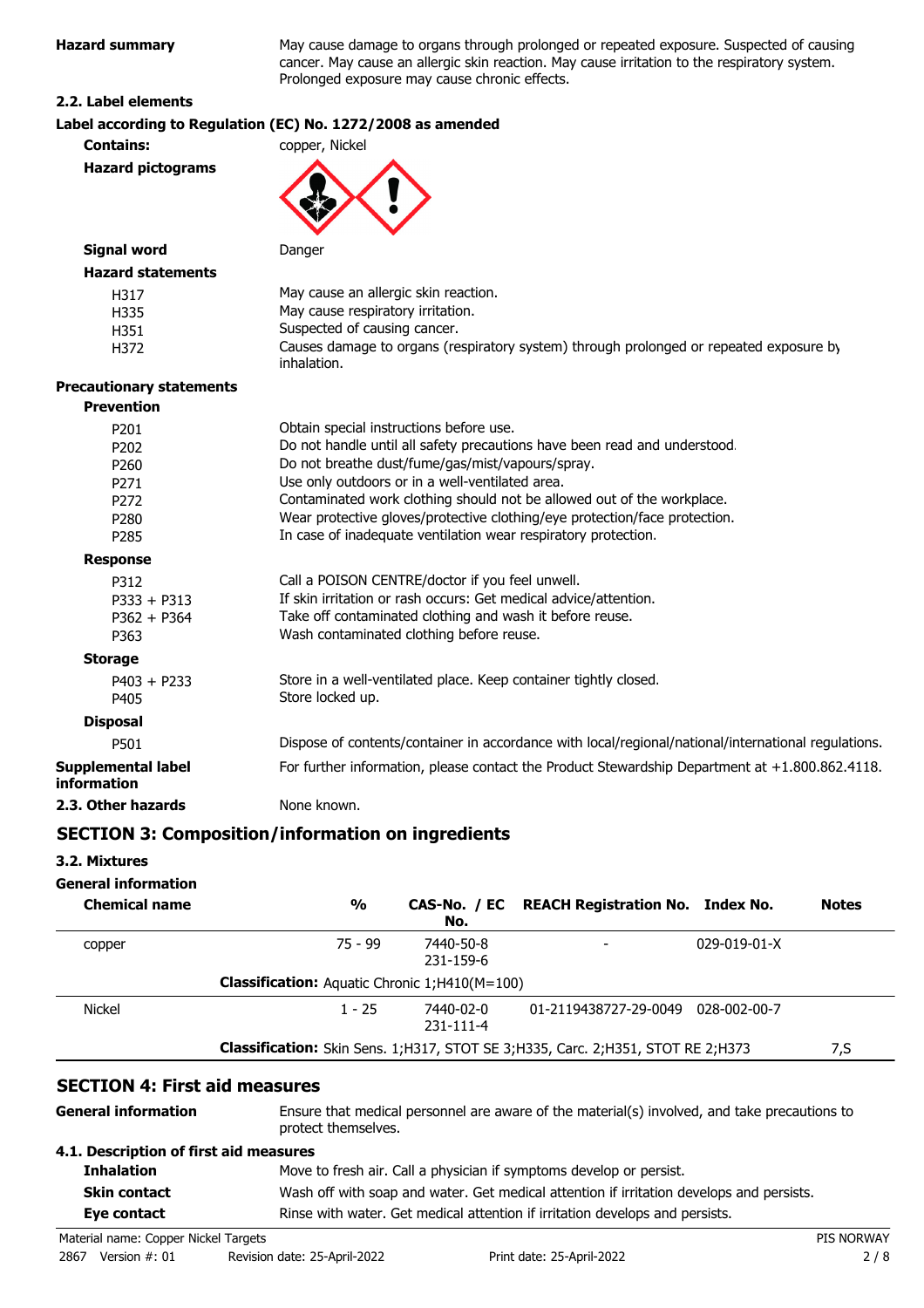| <b>Ingestion</b>                                                                         | Rinse mouth. Get medical attention if symptoms occur.                                      |
|------------------------------------------------------------------------------------------|--------------------------------------------------------------------------------------------|
| 4.2. Most important<br>symptoms and effects, both<br>acute and delayed                   | Exposure may cause temporary irritation, redness, or discomfort.                           |
| 4.3. Indication of any<br>immediate medical attention<br>and special treatment<br>needed | Treat symptomatically.                                                                     |
| <b>SECTION 5: Firefighting measures</b>                                                  |                                                                                            |
| <b>General fire hazards</b>                                                              | No unusual fire or explosion hazards noted.                                                |
| 5.1. Extinguishing media                                                                 |                                                                                            |
| <b>Suitable extinguishing</b><br>media                                                   | Powder. Dry sand.                                                                          |
| Unsuitable extinguishing<br>media                                                        | Do not use water jet as an extinguisher, as this will spread the fire.                     |
| 5.2. Special hazards arising<br>from the substance or<br>mixture                         | None known.                                                                                |
| 5.3. Advice for firefighters                                                             |                                                                                            |
| <b>Special protective</b><br>equipment for<br>firefighters                               | Wear suitable protective equipment.                                                        |
| <b>Special firefighting</b><br>procedures                                                | Move containers from fire area if you can do so without risk.                              |
| <b>Specific methods</b>                                                                  | Use standard firefighting procedures and consider the hazards of other involved materials. |

# **SECTION 6: Accidental release measures**

|                                                              | 6.1. Personal precautions, protective equipment and emergency procedures                               |
|--------------------------------------------------------------|--------------------------------------------------------------------------------------------------------|
| For non-emergency<br>personnel                               | Keep unnecessary personnel away.                                                                       |
| For emergency<br>responders                                  | Keep unnecessary personnel away. Use personal protection recommended in Section 8 of the PIS.          |
| 6.2. Environmental<br>precautions                            | Collect spillage. Prevent further leakage or spillage if safe to do so.                                |
| 6.3. Methods and material for<br>containment and cleaning up | Stop the flow of material, if this is without risk. Following product recovery, flush area with water. |
| 6.4. Reference to other<br>sections                          | Not available.                                                                                         |

### **SECTION 7: Handling and storage**

| 7.1. Precautions for safe<br>handling                                   | Obtain special instructions before use. Do not handle until all safety precautions have been read<br>and understood. Provide adequate ventilation. Avoid breathing dust/fume/gas/mist/vapours/spray.<br>Avoid contact with eyes, skin, and clothing. Avoid prolonged exposure. Should be handled in closed<br>systems, if possible. Wear appropriate personal protective equipment. Observe good industrial<br>hygiene practices. |
|-------------------------------------------------------------------------|-----------------------------------------------------------------------------------------------------------------------------------------------------------------------------------------------------------------------------------------------------------------------------------------------------------------------------------------------------------------------------------------------------------------------------------|
| 7.2. Conditions for safe<br>storage, including any<br>incompatibilities | Store locked up.                                                                                                                                                                                                                                                                                                                                                                                                                  |
| 7.3. Specific end use(s)                                                | Not available.                                                                                                                                                                                                                                                                                                                                                                                                                    |
|                                                                         | <b>SECTION 8: Exposure controls/personal protection</b>                                                                                                                                                                                                                                                                                                                                                                           |

# **8.1. Control parameters**

### **Occupational exposure limits**

#### **Norway. Administrative Norms for Contaminants in the Workplace**

| <b>Components</b>                           | Type                                                       | Value                  | Form  |  |
|---------------------------------------------|------------------------------------------------------------|------------------------|-------|--|
| copper (CAS 7440-50-8)                      | TLV                                                        | 1 mg/m $3$             | Dust. |  |
|                                             |                                                            | $0.1 \text{ mg/m}$     | Fume. |  |
| Nickel (CAS 7440-02-0)                      | TLV                                                        | $0.05 \,\mathrm{mq/m}$ |       |  |
| <b>Biological limit values</b>              | No biological exposure limits noted for the ingredient(s). |                        |       |  |
| <b>Recommended monitoring</b><br>procedures | Follow standard monitoring procedures.                     |                        |       |  |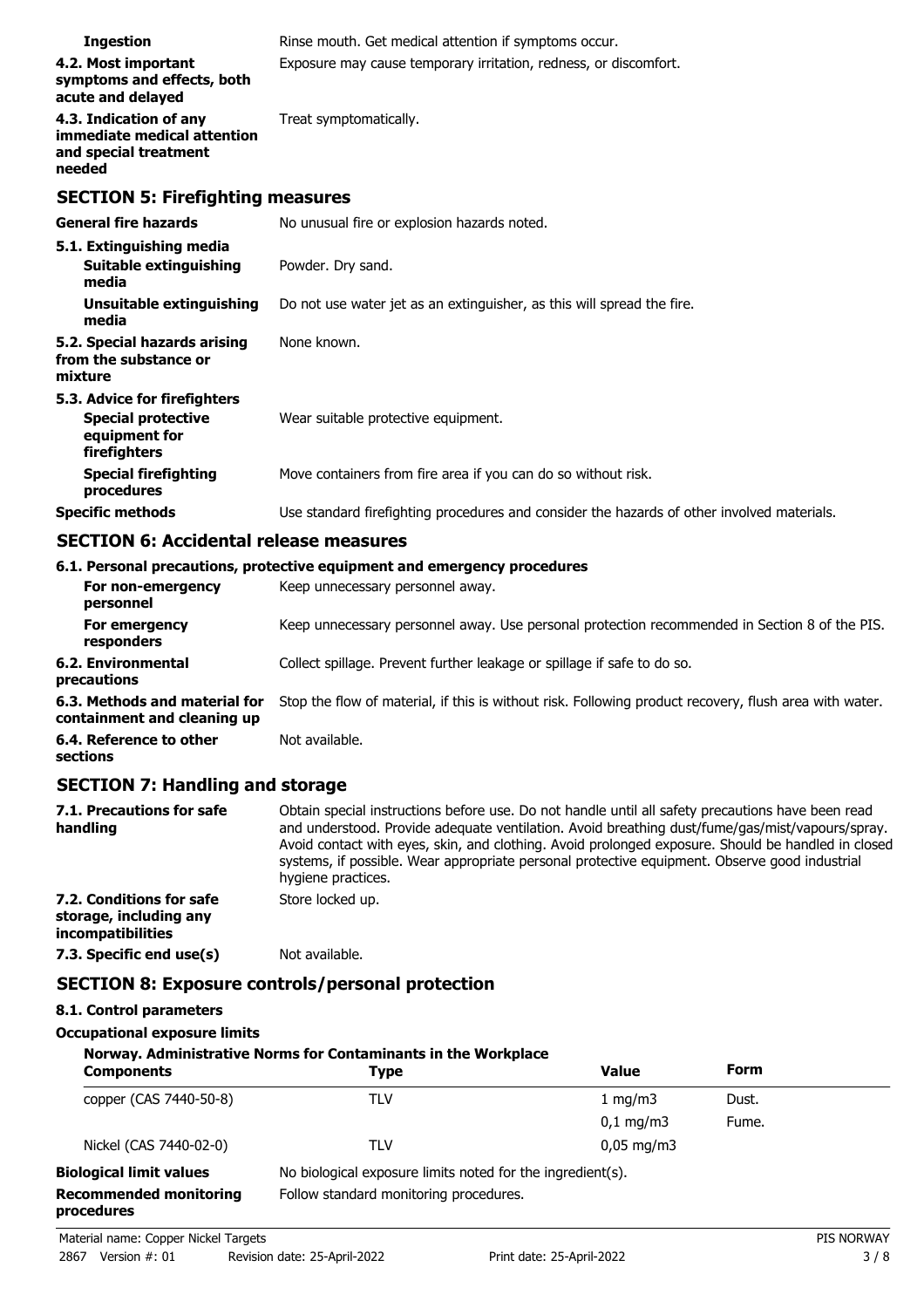| Derived no effect levels<br>(DNELs)                  | Not available.                                                                                                                                                                                                                                                                                                                                                                                         |
|------------------------------------------------------|--------------------------------------------------------------------------------------------------------------------------------------------------------------------------------------------------------------------------------------------------------------------------------------------------------------------------------------------------------------------------------------------------------|
| <b>Predicted no effect</b><br>concentrations (PNECs) | Not available.                                                                                                                                                                                                                                                                                                                                                                                         |
| 8.2. Exposure controls                               |                                                                                                                                                                                                                                                                                                                                                                                                        |
| <b>Appropriate engineering</b><br><b>controls</b>    | Good general ventilation (typically 10 air changes per hour) should be used. Ventilation rates should<br>be matched to conditions. If applicable, use process enclosures, local exhaust ventilation, or other<br>engineering controls to maintain airborne levels below recommended exposure limits. If exposure<br>limits have not been established, maintain airborne levels to an acceptable level. |
|                                                      | Individual protection measures, such as personal protective equipment                                                                                                                                                                                                                                                                                                                                  |
| <b>General information</b>                           | Personal protection equipment should be chosen according to the CEN standards and in discussion<br>with the supplier of the personal protective equipment.                                                                                                                                                                                                                                             |
| Eye/face protection                                  | Wear safety glasses with side shields (or goggles).                                                                                                                                                                                                                                                                                                                                                    |
| <b>Skin protection</b>                               |                                                                                                                                                                                                                                                                                                                                                                                                        |
| - Hand protection                                    | Wear gloves to prevent metal cuts and skin abrasions during handling.                                                                                                                                                                                                                                                                                                                                  |
| - Other                                              | Wear suitable protective clothing.                                                                                                                                                                                                                                                                                                                                                                     |
| <b>Respiratory protection</b>                        | In case of insufficient ventilation, wear suitable respiratory equipment.                                                                                                                                                                                                                                                                                                                              |
| <b>Thermal hazards</b>                               | Wear appropriate thermal protective clothing, when necessary.                                                                                                                                                                                                                                                                                                                                          |
| <b>Hygiene measures</b>                              | Always observe good personal hygiene measures, such as washing after handling the material and<br>before eating, drinking, and/or smoking. Routinely wash work clothing and protective equipment to<br>remove contaminants.                                                                                                                                                                            |
| <b>Environmental exposure</b><br>controls            | Inform appropriate managerial or supervisory personnel of all environmental releases.                                                                                                                                                                                                                                                                                                                  |

# **SECTION 9: Physical and chemical properties**

### **9.1. Information on basic physical and chemical properties**

| <b>Appearance</b>                                   |                                                 |  |
|-----------------------------------------------------|-------------------------------------------------|--|
| <b>Physical state</b>                               | Solid.                                          |  |
| Form                                                | Various shapes.                                 |  |
| Colour                                              | Red                                             |  |
| <b>Odour</b>                                        | None.                                           |  |
| <b>Odour threshold</b>                              | Not applicable.                                 |  |
| рH                                                  | Not applicable.                                 |  |
| <b>Melting point/freezing point</b>                 | 1083 °C (1981,4 °F) estimated / Not applicable. |  |
| <b>Initial boiling point and</b><br>boiling range   | Not applicable.                                 |  |
| <b>Flash point</b>                                  | Not applicable.                                 |  |
| <b>Evaporation rate</b>                             | Not applicable.                                 |  |
| <b>Flammability (solid, gas)</b>                    | None known.                                     |  |
| <b>Upper/lower flammability or explosive limits</b> |                                                 |  |
| <b>Explosive limit - lower (</b><br>%)              | Not applicable.                                 |  |
| <b>Explosive limit - upper</b><br>(%)               | Not applicable.                                 |  |
| <b>Vapour pressure</b>                              | Not applicable.                                 |  |
| <b>Vapour density</b>                               | Not applicable.                                 |  |
| <b>Relative density</b>                             | Not applicable.                                 |  |
| Solubility(ies)                                     |                                                 |  |
| Solubility (water)                                  | Insoluble.                                      |  |
| <b>Partition coefficient</b><br>(n-octanol/water)   | Not applicable.                                 |  |
| <b>Auto-ignition temperature</b>                    | Not applicable.                                 |  |
| <b>Decomposition temperature</b>                    | Not applicable.                                 |  |
| <b>Viscosity</b>                                    | Not applicable.                                 |  |
| <b>Explosive properties</b>                         | Not explosive.                                  |  |
| <b>Oxidising properties</b>                         | Not oxidising.                                  |  |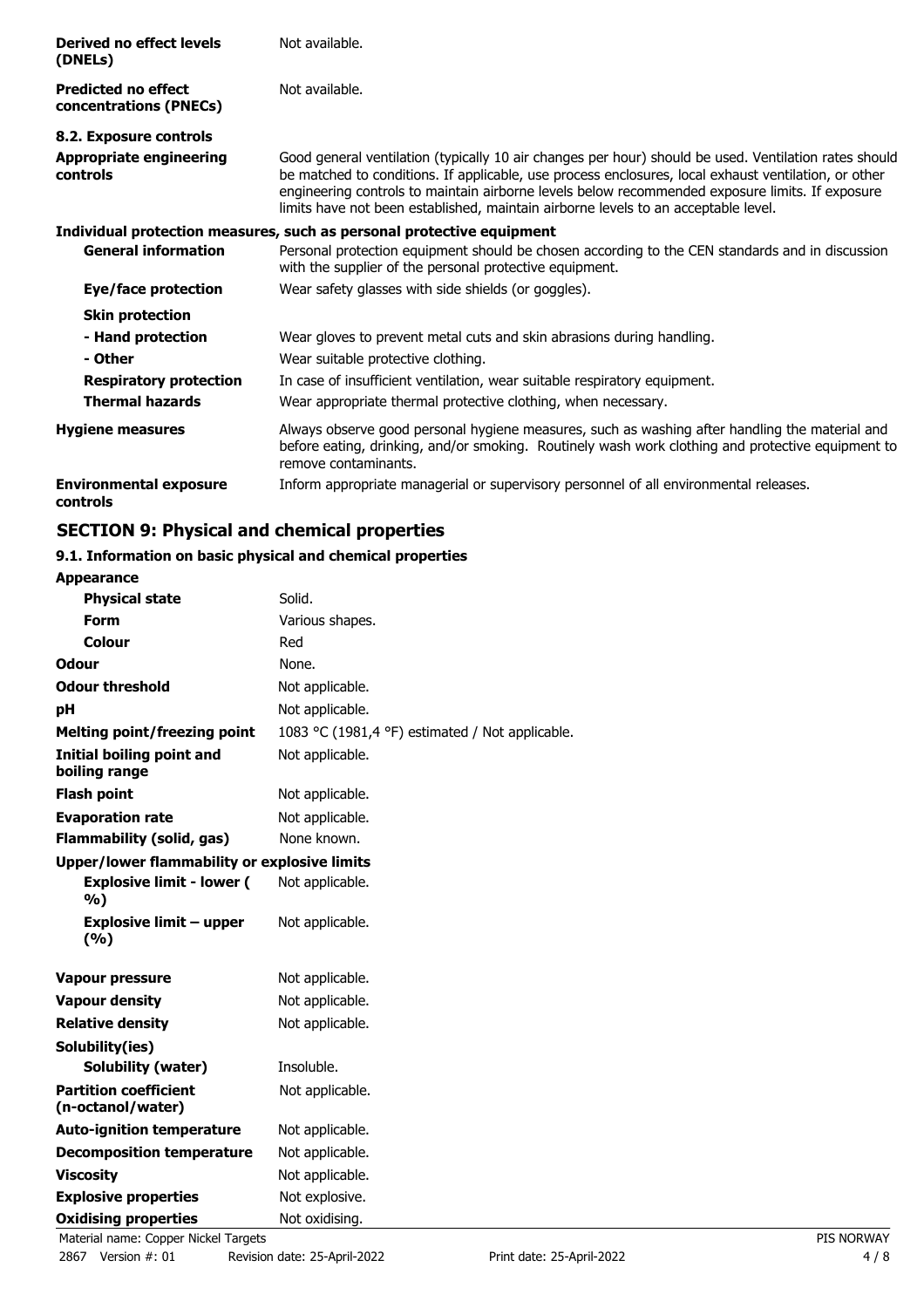| 9.2. Other information |                      |
|------------------------|----------------------|
| <b>Density</b>         | 8,88 g/cm3 estimated |

# **SECTION 10: Stability and reactivity**

| 10.1. Reactivity<br>10.2. Chemical stability | The product is stable and non-reactive under normal conditions of use, storage and transport.<br>Material is stable under normal conditions. |
|----------------------------------------------|----------------------------------------------------------------------------------------------------------------------------------------------|
| 10.3. Possibility of hazardous<br>reactions  | No dangerous reaction known under conditions of normal use.                                                                                  |
| 10.4. Conditions to avoid                    | Contact with incompatible materials.                                                                                                         |
| 10.5. Incompatible materials                 | Strong oxidising agents.                                                                                                                     |
| 10.6. Hazardous<br>decomposition products    | No hazardous decomposition products are known.                                                                                               |

## **SECTION 11: Toxicological information**

**General information CCCUPATION** Occupational exposure to the substance or mixture may cause adverse effects.

#### **Information on likely routes of exposure**

| <b>Inhalation</b>                                     | May cause irritation to the respiratory system. Prolonged inhalation may be harmful.                                                                      |
|-------------------------------------------------------|-----------------------------------------------------------------------------------------------------------------------------------------------------------|
| <b>Skin contact</b>                                   | May cause an allergic skin reaction.                                                                                                                      |
| Eye contact                                           | Not likely, due to the form of the product.                                                                                                               |
| <b>Ingestion</b>                                      | May cause discomfort if swallowed. However, ingestion is not likely to be a primary route of<br>occupational exposure.                                    |
| Symptoms                                              | May cause an allergic skin reaction.                                                                                                                      |
| 11.1. Information on toxicological effects            |                                                                                                                                                           |
| Acute toxicity                                        | May cause an allergic skin reaction. May cause respiratory irritation.                                                                                    |
| Skin corrosion/irritation                             | Due to partial or complete lack of data the classification is not possible.                                                                               |
| Serious eye damage/eye<br>irritation                  | Not likely, due to the form of the product.                                                                                                               |
| <b>Respiratory sensitisation</b>                      | Due to partial or complete lack of data the classification is not possible. May cause allergy or<br>asthma symptoms or breathing difficulties if inhaled. |
| Skin sensitisation                                    | May cause an allergic skin reaction.                                                                                                                      |
| Germ cell mutagenicity                                | Due to partial or complete lack of data the classification is not possible.                                                                               |
| Carcinogenicity                                       | Suspected of causing cancer.                                                                                                                              |
|                                                       | <b>IARC Monographs. Overall Evaluation of Carcinogenicity</b>                                                                                             |
| Nickel (CAS 7440-02-0)                                | 2B Possibly carcinogenic to humans.                                                                                                                       |
| <b>Reproductive toxicity</b>                          | Due to partial or complete lack of data the classification is not possible.                                                                               |
| Specific target organ toxicity<br>- single exposure   | Not classified.                                                                                                                                           |
| Specific target organ toxicity<br>- repeated exposure | May cause damage to organs (respiratory system) through prolonged or repeated exposure.                                                                   |
| Aspiration hazard                                     | Due to partial or complete lack of data the classification is not possible.                                                                               |
| Mixture versus substance<br>information               | No information available.                                                                                                                                 |
| <b>Other information</b>                              | Not available.                                                                                                                                            |

# **SECTION 12: Ecological information**

| 12.1. Toxicity         |             |                                                                     |                        |
|------------------------|-------------|---------------------------------------------------------------------|------------------------|
| <b>Components</b>      |             | <b>Species</b>                                                      | <b>Test Results</b>    |
| copper (CAS 7440-50-8) |             |                                                                     |                        |
| Aquatic                |             |                                                                     |                        |
| Acute                  |             |                                                                     |                        |
| Crustacea              | <b>EC50</b> | Water flea (Daphnia magna)                                          | $0.036$ mg/l, 48 hours |
| Fish                   | LC50        | Fathead minnow (Pimephales promelas) 0,0319 - 0,0544 mg/l, 96 hours |                        |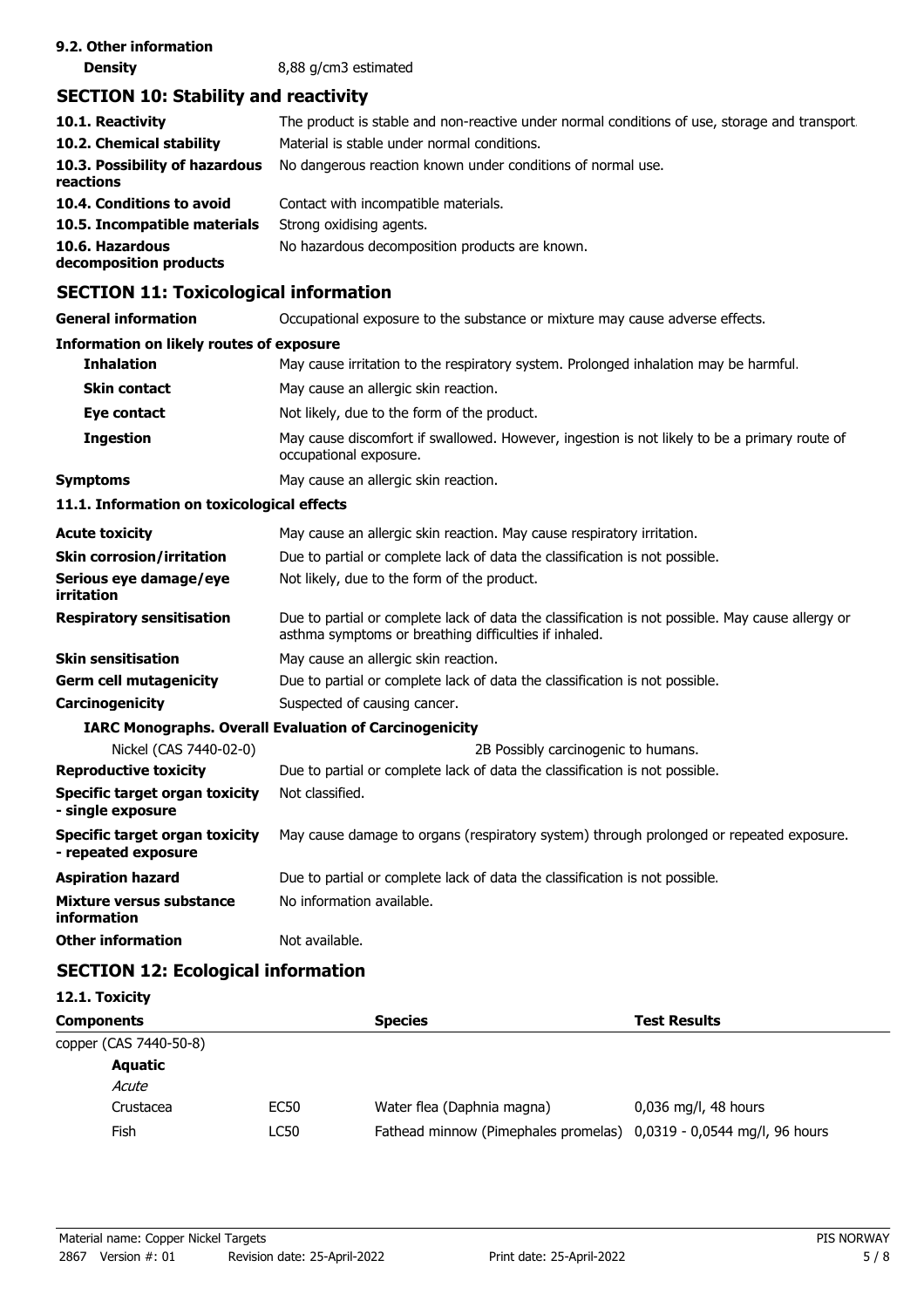| <b>Components</b>                                         |                | <b>Species</b>                                                                                | <b>Test Results</b>                                                                                 |
|-----------------------------------------------------------|----------------|-----------------------------------------------------------------------------------------------|-----------------------------------------------------------------------------------------------------|
| Nickel (CAS 7440-02-0)                                    |                |                                                                                               |                                                                                                     |
| <b>Aquatic</b>                                            |                |                                                                                               |                                                                                                     |
| Acute                                                     |                |                                                                                               |                                                                                                     |
| Fish                                                      | LC50           | Rainbow trout, donaldson trout<br>(Oncorhynchus mykiss)                                       | $0,06$ mg/l, 4 days                                                                                 |
|                                                           |                | * Estimates for product may be based on additional component data not shown.                  |                                                                                                     |
| 12.2. Persistence and<br>degradability                    |                | No data is available on the degradability of this product.                                    |                                                                                                     |
| 12.3. Bioaccumulative<br>potential                        | Not available. |                                                                                               |                                                                                                     |
| <b>Partition coefficient</b><br>n-octanol/water (log Kow) | Not available. |                                                                                               |                                                                                                     |
| <b>Bioconcentration factor (BCF)</b>                      | Not available. |                                                                                               |                                                                                                     |
| 12.4. Mobility in soil                                    | Not available. |                                                                                               |                                                                                                     |
| 12.5. Results of PBT and<br><b>vPvB</b> assessment        |                | Not a PBT or vPvB substance or mixture.                                                       |                                                                                                     |
| 12.6. Other adverse effects                               | Not available. |                                                                                               |                                                                                                     |
| <b>SECTION 13: Disposal considerations</b>                |                |                                                                                               |                                                                                                     |
| 13.1. Waste treatment methods                             |                |                                                                                               |                                                                                                     |
| <b>Residual waste</b>                                     |                | residues. This material and its container must be disposed of in a safe manner (see: Disposal | Dispose of in accordance with local regulations. Empty containers or liners may retain some product |

|                                        | instructions).                                                                                                                                                                                                   |
|----------------------------------------|------------------------------------------------------------------------------------------------------------------------------------------------------------------------------------------------------------------|
| <b>Contaminated packaging</b>          | Since emptied containers may retain product residue, follow label warnings even after container is<br>emptied. Empty containers should be taken to an approved waste handling site for recycling or<br>disposal. |
| EU waste code                          | The Waste code should be assigned in discussion between the user, the producer and the waste<br>disposal company.                                                                                                |
| <b>Disposal</b><br>methods/information | Collect and reclaim or dispose in sealed containers at licensed waste disposal site. Dispose of<br>contents/container in accordance with local/regional/national/international regulations.                      |
| <b>Special precautions</b>             | Dispose in accordance with all applicable regulations.                                                                                                                                                           |

# **SECTION 14: Transport information**

### **ADR**

| AVR                              |                                    |
|----------------------------------|------------------------------------|
| 14.1. UN number                  | <b>UN3178</b>                      |
| 14.2. UN proper shipping         | FLAMMABLE SOLID, INORGANIC, N.O.S. |
| name                             |                                    |
| 14.3. Transport hazard class(es) |                                    |
| <b>Class</b>                     | 4.1                                |
| Subsidiary risk                  |                                    |
| Label(s)                         | 4.1                                |
| <b>Hazard No. (ADR)</b>          | 40                                 |
| <b>Tunnel restriction</b>        | F.                                 |
| code                             |                                    |
| 14.4. Packing group              | Ш                                  |
| 14.5. Environmental              | Yes                                |
| hazards                          |                                    |
| 14.6. Special precautions        | Not available.                     |
| for user                         |                                    |
| <b>RID</b>                       |                                    |
| 14.1. UN number                  | <b>UN3178</b>                      |
| 14.2. UN proper shipping         | FLAMMABLE SOLID, INORGANIC, N.O.S. |
| name                             |                                    |
| 14.3. Transport hazard class(es) |                                    |
| <b>Class</b>                     | 4.1                                |
| Subsidiary risk                  | ۰                                  |
| Label(s)                         | 4.1                                |
| 14.4. Packing group              | Ш                                  |
| 14.5. Environmental              | Yes                                |
| hazards                          |                                    |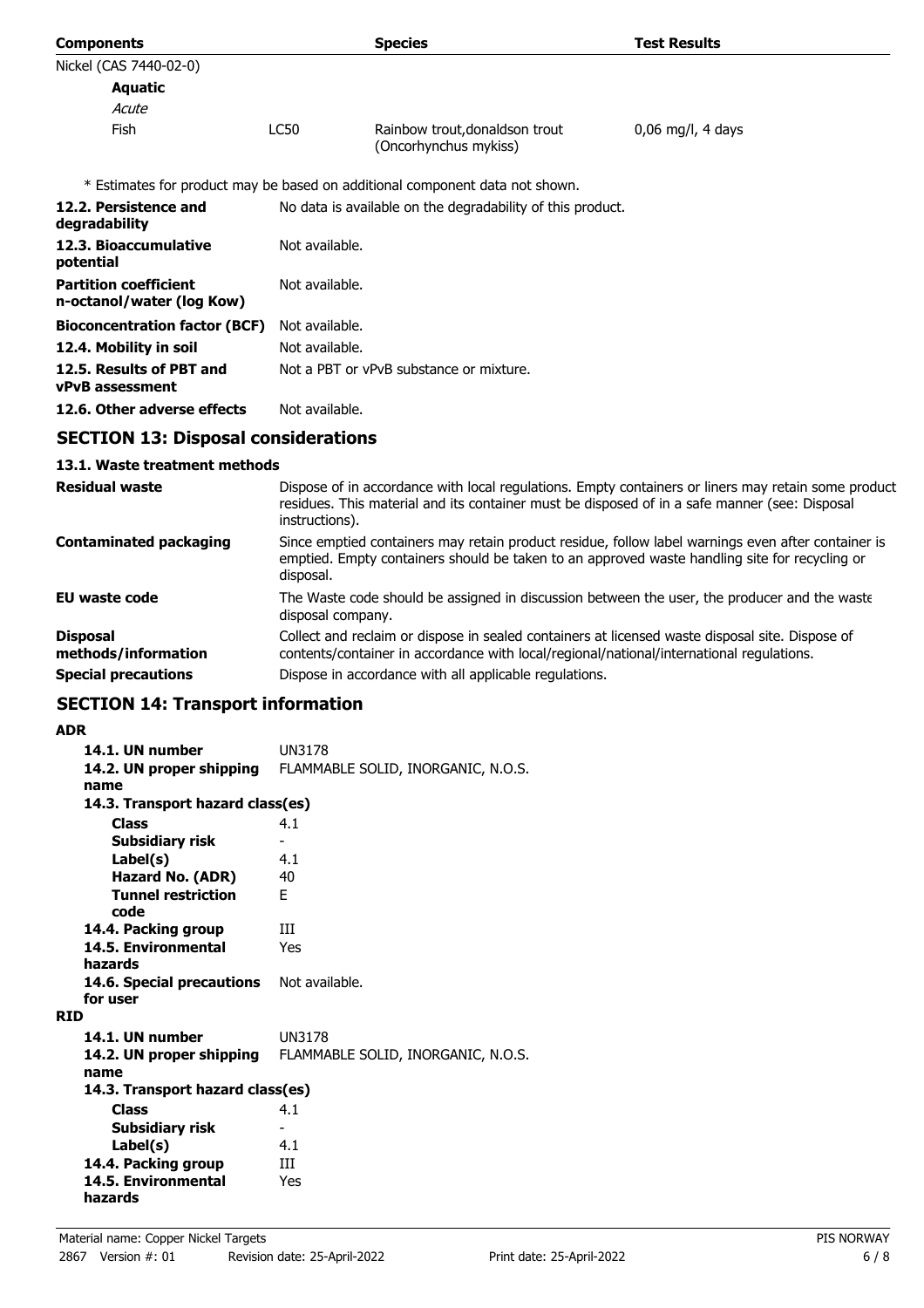14.6. Special precautions Not available. **for user**

#### **ADN**

**14.1. UN number** UN3178 **14.2. UN proper shipping** FLAMMABLE SOLID, INORGANIC, N.O.S. **name Class** 4.1 **14.3. Transport hazard class(es) Subsidiary risk Label(s)** 4.1 **14.4. Packing group III 14.5. Environmental** Yes **hazards** 14.6. Special precautions Not available. **for user**

#### **IATA**

14.1. - 14.6.: Not regulated as dangerous goods.

#### **IMDG**

14.1. - 14.6.: Not regulated as dangerous goods.

#### **ADN; ADR; RID**



**Marine pollutant**



### **SECTION 15: Regulatory information**

# **15.1. Safety, health and environmental regulations/legislation specific for the substance or mixture**

**EU regulations**

**Regulation (EC) No. 1005/2009 on substances that deplete the ozone layer, Annex I and II, as amended** Not listed.

**Regulation (EU) 2019/1021 On persistent organic pollutants (recast), as amended**

Not listed.

**Regulation (EU) No. 649/2012 concerning the export and import of dangerous chemicals, Annex I, Part 1 as amended**

Not listed.

**Regulation (EU) No. 649/2012 concerning the export and import of dangerous chemicals, Annex I, Part 2 as amended**

Not listed.

**Regulation (EU) No. 649/2012 concerning the export and import of dangerous chemicals, Annex I, Part 3 as amended**

Not listed.

**Regulation (EU) No. 649/2012 concerning the export and import of dangerous chemicals, Annex V as amended** Not listed.

**Regulation (EC) No. 166/2006 Annex II Pollutant Release and Transfer Registry, as amended** copper (CAS 7440-50-8)